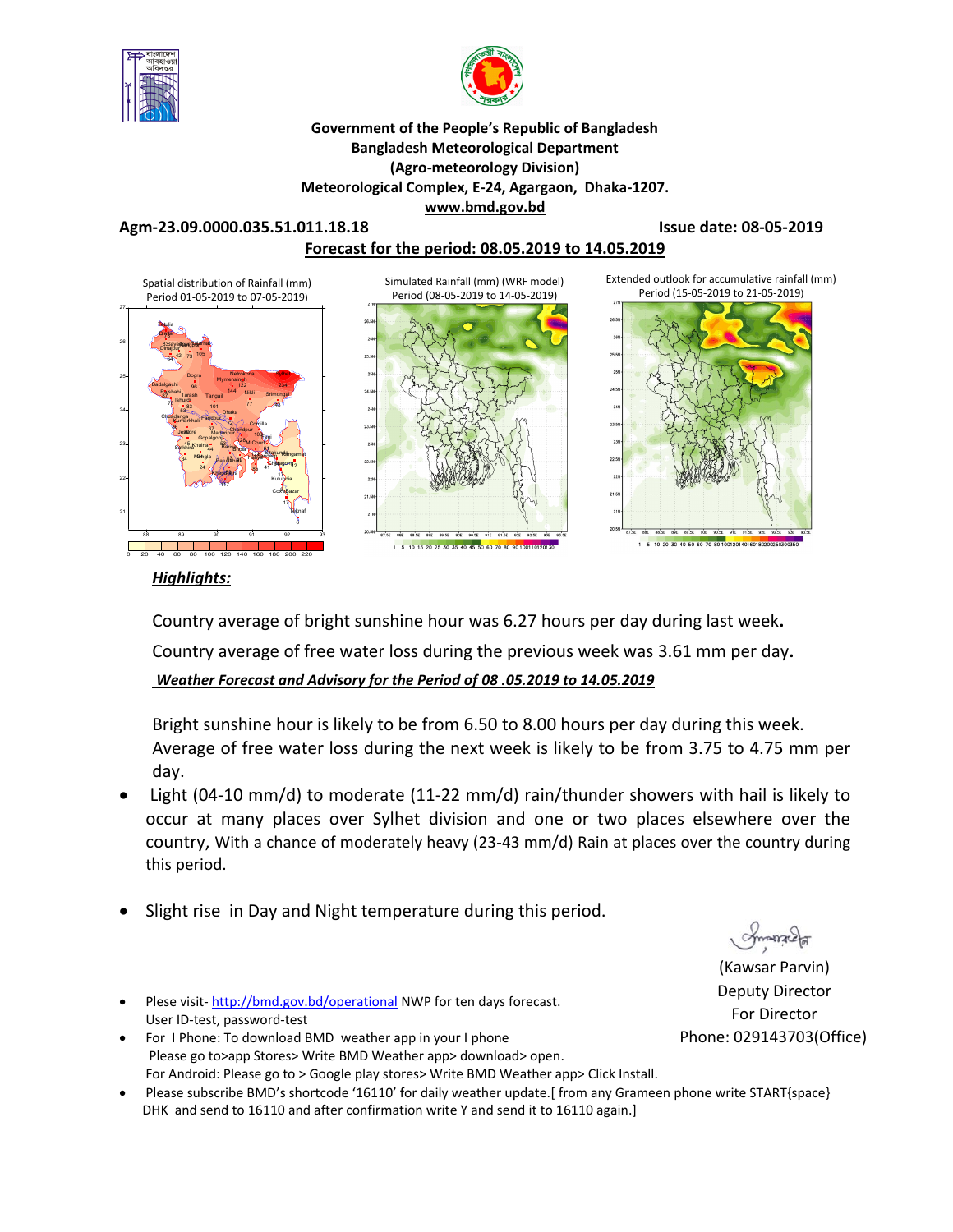### **Short Weather description Period: 01.05.2019 to 07.05.2019**

Maximum And Minimum Temperature (Range and Extreme)

| <b>Divisions</b> | <b>Maximum temperature</b><br>range in <sup>o</sup> C |  |      | <b>Highest maximum</b><br>temperature in <sup>o</sup> C |                        |  |                   | Range in <sup>"</sup> C  | Minimum temperature |              | Lowest minimum<br>temperature in C |                       |              |
|------------------|-------------------------------------------------------|--|------|---------------------------------------------------------|------------------------|--|-------------------|--------------------------|---------------------|--------------|------------------------------------|-----------------------|--------------|
| <b>Dhaka</b>     | 25.5                                                  |  | 36.7 | <sup>o</sup> C Tangail                                  | 36.7                   |  | $^{\circ}$ C 21.8 | $\overline{\phantom{a}}$ | 28.5                | °c           | <b>Madaripur</b>                   | 21.8 $^{\circ}$ C     |              |
| Mymensingh       | 25.0                                                  |  | 35.0 | <sup>o</sup> C Netrokona                                | 35.0                   |  | $^{\circ}$ C 22.2 |                          | 27.3                | °c           | <b>Mymensingh</b>                  | $22.2$ <sup>o</sup> C |              |
| Chattogram       | 28.7                                                  |  | 36.6 | <sup>o</sup> C Rangamati                                | 36.6                   |  | $^{\circ}$ C 23.1 | $\overline{\phantom{0}}$ | 28.5                | °c           | <b>Chandpur</b>                    | 23.1 $^{\circ}$ C     |              |
| Sylhet           | 25.7                                                  |  | 35.5 | <sup>o</sup> C Srimongal                                | 35.5 $^{\circ}$ C 21.3 |  |                   | $\overline{\phantom{0}}$ | 26.2                | °⊂           | <b>Sylhet</b>                      | 21.3 $^{\circ}$ C     |              |
| Rajshahi         | 24.8                                                  |  | 38.2 | <sup>o</sup> C Rajshahi                                 | 38.2 $^{\circ}$ C 21.7 |  |                   |                          | 27.5                | $^{\circ}$ c | <b>Badalgachhi</b>                 | 21.7 $^{\circ}$ C     |              |
| Rangpur          | 24.4                                                  |  | 37.5 | C Dinajpur                                              | 37.5                   |  | $^{\circ}$ C 21.0 | ٠                        | 27.3                | °c           | Tetulia & Dimla                    | 21.0                  | $^{\circ}$ c |
| Khulna           | 26.0                                                  |  | 38.0 | <sup>o</sup> C Jashore                                  | 38.0                   |  | $^{\circ}$ C 22.0 |                          | 28.2                | °c           | <b>Satkhira</b>                    | $22.0\degree$ C       |              |
| <b>Barishal</b>  | 28.0                                                  |  | 35.4 | C Patuakhali                                            | 35.4                   |  | $^{\circ}$ C 22.3 |                          | 28.9                | °c           | <b>Barishal</b>                    | 22.3                  | $^{\circ}$ c |

| Name of the<br><b>Divisions</b> | Name of the<br><b>Stations</b> | <b>Total</b><br>Rainfall<br>in (mm) | Rainfall<br>in (mm) | Normal Deviation<br>in $%$ | <b>Total</b><br>Rainy<br>days | Average<br>Max<br>in% | Average<br>Min<br><b>Humidity Humidity</b><br>in % | Average<br><b>Max</b><br>temp in ℃ | Average<br>Normal<br><b>Max</b><br>temp in<br>℃ | Average<br>Min.<br>temp in $\degree$<br>С | Average<br>Normal<br>Min.<br>temp in<br>℃ |
|---------------------------------|--------------------------------|-------------------------------------|---------------------|----------------------------|-------------------------------|-----------------------|----------------------------------------------------|------------------------------------|-------------------------------------------------|-------------------------------------------|-------------------------------------------|
| Dhaka                           | Draka                          | 072                                 | 53                  | 36                         | 02                            | 090                   | 58                                                 | 33.9                               | 33.1                                            | 26.6                                      | 24.1                                      |
|                                 | Faridpur                       | 067                                 | 44                  | 52                         | 02                            | 094                   | 59                                                 | 34.2                               | 33.7                                            | 25.6                                      | 23.7                                      |
|                                 | Madaripur                      | 053                                 | 55                  | $-4$                       | 02                            | 095                   | 052                                                | 034                                | 33.5                                            | 025                                       | 24.0                                      |
|                                 | Nkli                           | 077                                 | $\star\star$        | $***$                      | 04                            | 094                   | 64                                                 | 33.0                               |                                                 | 25.6                                      |                                           |
|                                 | Tangail                        | 101                                 | 55                  | 84                         | 02                            | 094                   | 062                                                | 034                                | 33.3                                            | 024                                       | 23.6                                      |
|                                 | Gopalgonj                      | 044                                 | $\star$             | ***                        | 02                            | $\star\star$          | $\star\star$                                       | $\star\star$                       |                                                 | $\star\star$                              |                                           |
| Mymensingh                      | Mymensingh                     | 144                                 | 57                  | 153                        | 02                            | $\star\star$          | $**$                                               | $**$                               | 31.2                                            | $**$                                      | 227                                       |
|                                 | Netrokona                      | 122                                 | $\star$             | $***$                      | <sub>03</sub>                 | 095                   | 066                                                | 032                                |                                                 | 025                                       |                                           |
| Chattogram                      | Chattogram                     | 017                                 | 51                  | -67                        | 02                            | $\star\star$          | $\star\star$                                       | 034                                | 320                                             | 027                                       | 24.1                                      |
|                                 | Sitakunda                      | 034                                 | 66                  | $-48$                      | œ                             | $\star\star$          | $\star\star$                                       | $\alpha$ 33                        | 32.2                                            | 026                                       | 24.1                                      |
|                                 | Rangamati                      | 012                                 | 54                  | $-78$                      | 02                            | 092                   | 35                                                 | 35.0                               | 328                                             | 25.5                                      | 23.3                                      |
|                                 | Cox'sBazar                     | 017                                 | 53                  | -68                        | 04                            | 091                   | 65                                                 | 34.2                               | 32.9                                            | 26.9                                      | 24.8                                      |
|                                 | Teknaf                         | $\infty$                            | 39                  | -85                        | 01                            | $\star\star$          |                                                    | $**$                               | 323                                             | $\star\star$                              | 24.9                                      |
|                                 | Hatiya                         | 085                                 | 51                  | 67                         | <sub>03</sub>                 | 100                   | 068                                                | $\alpha$ 33                        | 320                                             | 026                                       | 24.2                                      |
|                                 | Sandwip                        | 041                                 | 51                  | -20                        | 02                            | 093                   | 068                                                | 33.00                              | 31.5                                            | 26.5                                      | 24.7                                      |
|                                 | Kutubdia                       | 009                                 | 37                  | $-76$                      | 02                            | $\star\star$          | $\star\star$                                       | $\star\star$                       | 325                                             | ₩                                         | 24.9                                      |
|                                 | Feni                           | 061                                 | 83                  | $-27$                      | 02                            | 096                   | 56                                                 | 34.0                               | 32.1                                            | 26.1                                      | 23.7                                      |
|                                 | <b>MGart</b>                   | 121                                 | 57                  | 112                        | 02                            | 095                   | 57                                                 | 34.6                               | 32.8                                            | 26.3                                      | 24.4                                      |
|                                 | Chandpur                       | 128                                 | 54                  | 137                        | 02                            | 094                   | 64                                                 | 34.0                               | 329                                             | 26.5                                      | 23.9                                      |
|                                 | Qmilla                         | 10 <sub>3</sub>                     | 56                  | 84                         | O <sub>3</sub>                | 094                   | 063                                                | 033                                | 324                                             | 026                                       | $\overline{23.4}$                         |
| <b>Sylhet</b>                   | Sylhet                         | 234                                 | 127                 | 84                         | 07                            | $\star\star$          | $\star\star$                                       | $\star\star$                       | 30.5                                            | $\star\star$                              | 21.9                                      |
|                                 | Srimongal                      | 043                                 | 85                  | $-49$                      | 02                            | 098                   | 050                                                | 034                                | 31.8                                            | 025                                       | 22.2                                      |
| Rajshahi                        | Rajshahi                       | 070                                 | $\overline{22}$     | 218                        | 02                            | 096                   | 54                                                 | 34.5                               | 34.8                                            | 25.6                                      | 23.5                                      |
|                                 | Bogura                         | 096                                 | 31                  | 210                        | 02                            | 096                   | 36                                                 | 33.2                               | 33.0                                            | 25.8                                      | 23.4                                      |
|                                 | Ishurdi                        | 053                                 | 30                  | 77                         | 02                            | 096                   | 040                                                | 34.7                               | 34.7                                            | 25.7                                      | 23.5                                      |
|                                 | Badalgachi                     | 087                                 | $\star$             | ***                        | 02                            | 100                   | 031                                                | 327                                |                                                 | 24.7                                      | $\star$                                   |
|                                 | Tarash                         | 083                                 | t                   | $***$                      | 02                            | 098                   | 047                                                | 33.4                               | t                                               | 25.3                                      | $\overline{\phantom{a}}$                  |
| Rangpur                         | Rangpur                        | 073                                 | 56                  | 30                         | 03                            | 092                   | 63                                                 | 32.1                               | 31.1                                            | 23.5                                      | 223                                       |
|                                 | Dinajpur                       | 064                                 | 27                  | 137                        | $\alpha$                      | 094                   | 53                                                 | 33.8                               | 321                                             | 23.2                                      | 223                                       |
|                                 | Sayedpur                       | 042                                 | $\star$             | ***                        | <sub>03</sub>                 | 092                   | 61                                                 | 32.8                               | $\star\star$                                    | 23.0                                      |                                           |
|                                 | Rajarhat                       | 105                                 | $\star$             | ***                        | 04                            | 095                   | 72                                                 | 31.0                               | $\star$                                         | 20.6                                      | $\star\star$                              |
|                                 | <b>Tetulia</b>                 | 173                                 | 夶                   | $***$                      | 04                            | $\star\star$          | $\star\star$                                       | $*$                                | $\overline{\mathbf{r}}$                         | ₩                                         |                                           |
|                                 | Dinta                          | 083                                 | 力                   | ***                        | $\alpha$                      | 097                   | 68                                                 | 31.0                               |                                                 | 226                                       |                                           |
| Khulna                          | Khulna                         | 024                                 | 29                  | -17                        | <sub>03</sub>                 | 092                   | 068                                                | 035                                | 34.5                                            | 026                                       | 24.6                                      |
|                                 | Mongla                         | 024                                 | $\star$             | $***$                      | 01                            | 097                   | 58                                                 | 35.1                               |                                                 | 26.1                                      |                                           |
|                                 | Jashore                        | 045                                 | 33                  | 36                         | O <sub>3</sub>                | 090                   | œω                                                 | 035                                | 35.5                                            | 026                                       | 24.3                                      |
|                                 | Chuadanga                      | 086                                 | 25                  | 244                        | 02                            | 095                   | 55                                                 | 34.3                               | 36.2                                            | 25.8                                      | 24.6                                      |
|                                 | Satkhira                       | 034                                 | 27                  | 26                         | 02                            | 097                   | 048                                                | 034                                | 35.3                                            | 026                                       | 25.0                                      |
|                                 | Kumarkhali                     | $\overline{070}$                    | ł                   | $***$                      | 02                            | $\overline{6}$        | $\overline{8}$                                     | $\overline{034}$                   |                                                 | $\overline{\infty}$                       |                                           |
| <b>Barishal</b>                 | Barisal                        | 083                                 | 35                  | 137                        | 02                            | 098                   | 59                                                 | 33.9                               | 33.3                                            | 26.0                                      | 24.1                                      |
|                                 | <b>Bhola</b>                   | 049                                 | 41                  | 20                         | 01                            | 096                   | 62.0                                               | 33.8                               | 327                                             | 26.3                                      | 24.6                                      |
|                                 | <b>Patuakhali</b>              | 083                                 | 41                  | 102                        | 02                            | 097                   | 62                                                 | 34.5                               | 33.2                                            | 26.0                                      | 24.7                                      |
|                                 | Khepupara                      | 117                                 | 34                  | 244                        | <sub>03</sub>                 | 096                   | 65                                                 | 33.5                               | 328                                             | 26.1                                      | 25.3                                      |

#### *Rainfall analysis* and *average temperature:-*

Analyses contained in this bulletin are based on preliminary \* un-checked data. \*\* Data not received. \*\*\* Data not available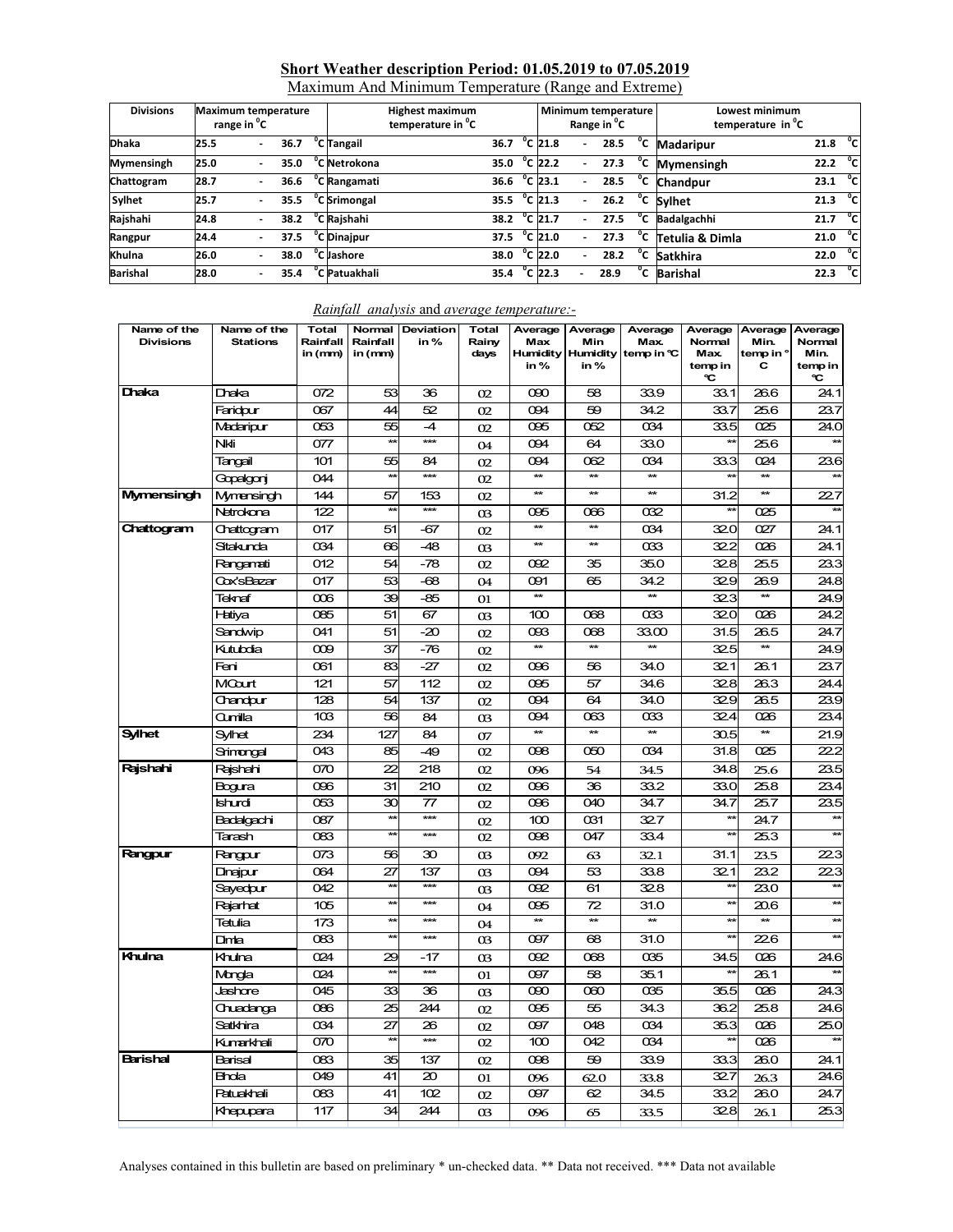

Spatial distribution of Rainfall (mm). Period (01-05-2019 to 07-05-2019)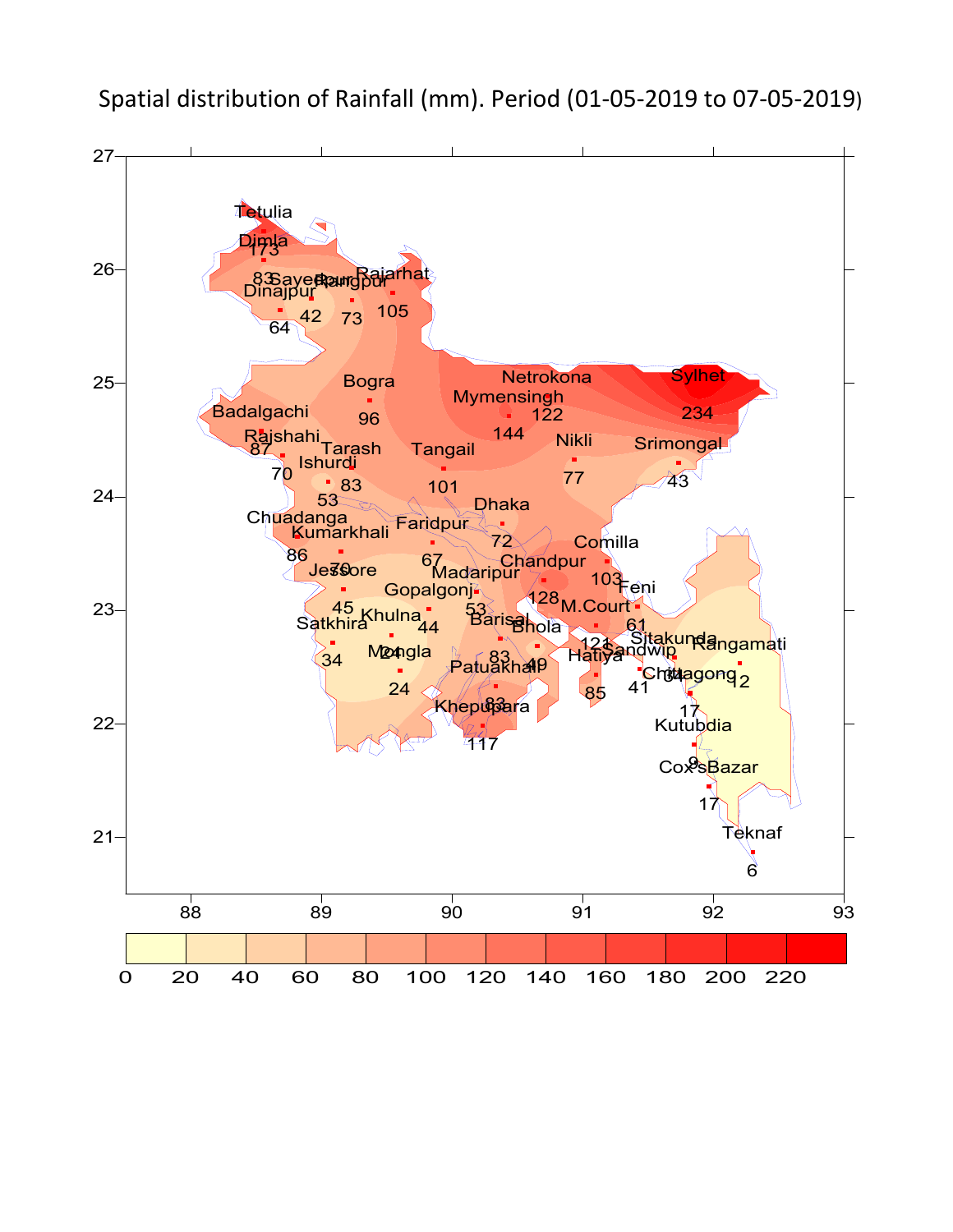## গণপ্রজাতন্ত্রী বাংলাদেশ সরকার বাংলাদেশ আবহাওয়া অধিদপ্তর কষি আবহাওয়া মহাশাখা আবহাওয়া ভবন, ই-২৪, আগারগাঁও, ঢাকা-১২০৭। www.bmd.gov.bd

#### তারিখ: ০৮-০৫-২০১৯ খ্রিঃ

## পূর্বাভাসের সময়কাল: ০৮-০৫-২০১৯ থেকে ১৪-০৫-২০১৯

Simulated Rainfall (mm) (WRF model)

Period (08-05-2019 to 14-05-2019)

es.<br>1926 32.Se 326 32.Fe 31.e 30.Se 30.E 92.Se 32.Se 32.Se

5 10 15 20 25 30 35 40 45 50 60 70 80 90 1001101201

Extended outlook for accumulative rainfall (mm) Period (15-05-2019 to 21-05-2019)



Spatial distribution of Rainfall (mm) Period 01-05-2019 to 07-05-2019)

এজিএম-২৩.০৯.০০০০.০৩৫.৫১.০১১.১৮.১৮



প্ৰধান বৈশিষ্ট্য সমহঃ-

গত সপ্তাহে দেশের দৈনিক উজ্জল সূর্যকিরণ কালের গড় ৬.২৭ ঘন্টা ছিল । গত সপ্তাহে দেশের দৈনিক বাষ্পীভবনের গড় ৩.৬১ মিঃ মিঃ ছিল।

## আবহাওয়ার পূর্বাভাসঃ ০৮-০৫-২০১৯ থেকে ১৪-০৫-২০১৯ খ্রিঃ পর্যন্ত।

এ সপ্তাহে দৈনিক উজ্জল সূর্য কিরণ কাল ৬.৫০ থেকে ৮.০০ ঘন্টার মধ্যে থাকতে পারে ।

আগামী সপ্তাহের বাম্পীভবনের দৈনিক গড় ৩.৭৫ মিঃ মিঃ থেকে ৪.৭৫ মিঃ মিঃ থাকতে পারে।

- এ সময়ে সিলেট বিভাগের অনেক স্থানে এবং দেশের অন্যত্র দুই এক স্থানে শিলাসহ হাল্কা (০৪-১০ মি. মি./প্রতিদিন) থেকে মাঝারি ধরণের (১১-২২ মি. মি./প্রতিদিন) বৃষ্টি/বজ্রবৃষ্টি হতে পারে । সেই সাথে দেশের কিছু কিছু স্থানে মাঝারি ধরণের ভারী (২৩-৪৩ মি. মি./প্রতিদিন) বৃষ্টিপাত হতে পারে।
- এ সময়ে সারাদেশের দিন ও রাতের তাপমাত্রা সামান্য বৃদ্ধি পেতে পারে।
- Plese visit-http://bmd.gov.bd/operational NWP for ten days forecast. User ID-test, password-test
- For I Phone: To download BMD weather app in your I phone Please go to>app Stores> Write BMD Weather app> download> open. For Android: Please go to > Google play stores> Write BMD Weather app> Click Install.
- Please subscribe BMD's shortcode '16110' for daily weather update. [from any Grameen phone write START{space} DHK and send to 16110 and after confirmation write Y and send it to 16110 again. ]

Smanacla

(কাওসার পারভীন) উপপরিচালক পরিচালকের পক্ষে টেলিফোন: ০২৯১৪৩৭০৩ (অফিস)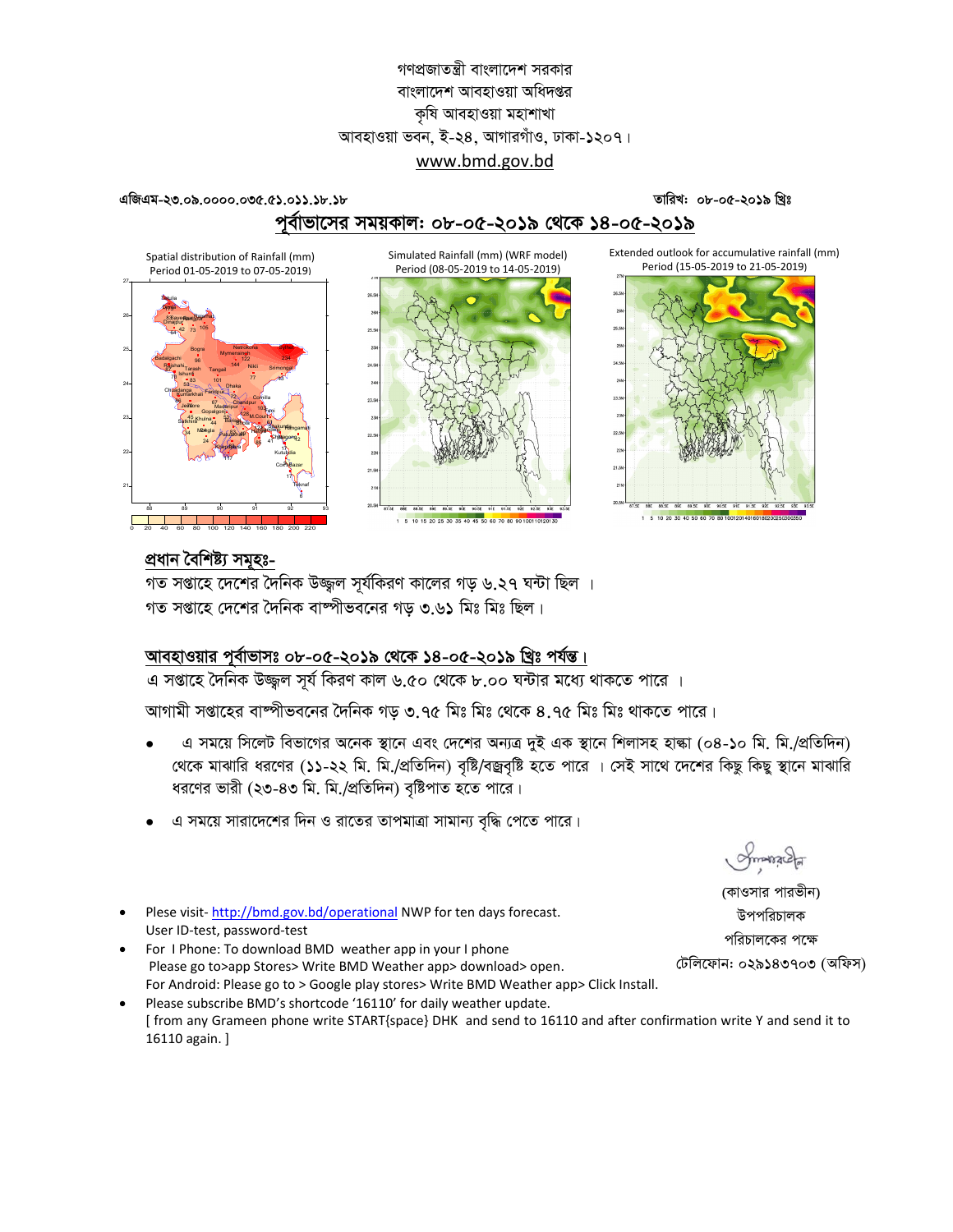### <u>আবহাওয়া বিবরণী, সমূহ ০১-০৫-২০১৯ থেকে ০৭-০৫-২০১৯</u>

| বিভাগ     | সর্বোচ্চ তাপমাত্রার পরিসর। |      |                          |            | সৰ্বোচ্চ তাপমাত্ৰা "<br>সেঃ |      |  | সর্বনিম্ন তাপমাত্রার পরিসর |                          |      |                | সৰ্বনিম তাপমাত্ৰা °সেঃ |      |                |
|-----------|----------------------------|------|--------------------------|------------|-----------------------------|------|--|----------------------------|--------------------------|------|----------------|------------------------|------|----------------|
|           |                            |      |                          |            |                             |      |  | $^{\circ}$ সেঃ             |                          |      |                |                        |      |                |
| ঢাকা      | ১.১২                       |      | ৩৬.৭ ° সেঃ               | টাসাইল     |                             | ৩৬.৭ |  | °সেঃ২১.৮                   |                          | ২৮.৫ | সেঃ            | মাদারীপর               | ২১.৮ | $^{\circ}$ সেঃ |
| ময়মনসিংহ | ২৫.০                       | 0.90 | $^{\circ}$ সেঃ           | নেত্ৰকোনা  |                             | 0.00 |  | সেঃ২২.২                    |                          | ২৭.৩ | সেঃ            | ময়মনসিংহ              | ২২.২ | $^{\circ}$ সেঃ |
| চউগ্ৰাম   | ২৮.৭                       | ৩৬৬  | $^{\circ}$ সেঃ           | রাসামাটি   |                             | ৩৬৬  |  | সেঃ২৩.১                    |                          | ২৮.৫ | সেঃ            | চাঁদপুর                | ২৩.১ | $^{\circ}$ সেঃ |
| সিলেট     | ২৫.৭                       |      | ৩৫.৫ ° সেঃ               | শ্ৰীমঙ্গল  |                             | 9.90 |  | সেঃ২১.৩                    |                          | ২৬.২ | $^{\circ}$ সেঃ | সিলেট                  | ২১.৩ | $^{\circ}$ সেঃ |
| রাজশাহী   | 28.5                       |      | ৩৮.২° সেঃ                | রাজশাহী    |                             | ৩৮.২ |  | লেঃ২১.৭                    | $\overline{\phantom{0}}$ | ২৭.৫ | $^{\circ}$ সেঃ | বদলগাছি                | ২১.৭ | $^{\circ}$ সেঃ |
| রংপুর     | ২৪.৪                       |      | ৩৭.৫ $\,$ $^{\circ}$ সেঃ | দিনাজপুর   |                             | ৩৭.৫ |  | সেঃ২১.০                    |                          | ২৭.৩ | সেঃ            | তেঁতুলিয়া ও ডিমলা     | ২১.০ | $^{\circ}$ সেঃ |
| খুলনা     | ২৬.০                       | ৩৮.০ | $^{\circ}$ সেঃ           | যশোর       |                             | ob.o |  | $^{\circ}$ সেঃ২২.০         |                          | ২৮.২ | $\circ$<br>সেঃ | সাতক্ষীরা              | ২২.০ | $^{\circ}$ সেঃ |
| বরিশাল    | ২৮.০                       |      | ত $6.8^\circ$ সেঃ        | পটুয়াখালী |                             | 06.8 |  | সেঃ২২.৩                    |                          | ২৮.৯ | $^{\circ}$ সেঃ | বরিশাল                 | ২২.৩ | $^{\circ}$ সেঃ |

# <u>বৃষ্টিপাত বিশ্লেষন এবং স্বাভাবিক তাপমাত্রা</u>

| বিভাগেৰাম | স্টেশনেৰাম  | মোট      | রষ্টিপাত্ত রষ্টিপাত্ত | ৰাভাবিৰ বিছ্যুক্তি⁄) | মোট<br>রষ্টিশাতে | আৰ্দ্ৰতা | সৰ্বোজ্ঞত  সৰ্বোনিম্ন | গডসৰ্বোচ্চ<br>তাপমাত্রা | গড<br>ষভাবিক                | সৰ্বনিম্ন<br>গড            | সৰ্বনিম্ন<br>ষাভাবিব         |
|-----------|-------------|----------|-----------------------|----------------------|------------------|----------|-----------------------|-------------------------|-----------------------------|----------------------------|------------------------------|
|           |             | (মিঃমিঃ  | (মিঃমিঃ               |                      | দিন              | (%)      | আৰ্দ্ৰতা<br>(%)       | (ডিগ্রীস)               | তাপমাত্রা<br>(ডিগ্ৰী<br>সে) | তাপমাত্র<br>(ডিগ্ৰী<br>সে) | গড়<br>তাপমাল্লা<br>ডিগ্রীস) |
| ঢাকা      | ঢাকা        | 000      | 8 <sub>r</sub>        | $-500$               | oo               | OPO      | 85                    | @8.5                    | ಀಀ                          | ২৬৪                        | ২০৮                          |
|           | ফরিদপুর     | ००२      | ৫৯                    | -৯৭                  | ০১               | ০৯৫      | 80                    | ৩৬৩                     | ು.ಎ                         | ২৪.৬                       | ২০.৪                         |
|           | মাদারীপুর   | 000      | ৬৪                    | -200                 | 00               | ০৯৫      | ಯ                     | ಯಿ                      | ৩৩.৭                        | ు8                         | ২৩.৭                         |
|           | নিকলী       | ০১৭      | $\star$               | ***                  | ∾                | ০৯২      | ৫৩                    | ೦8.೦                    | $*$                         | <b>28.0</b>                | $*$                          |
|           | টাঙ্গাইল    | 000      | $^{68}$               | -১০০                 | $\infty$         | ంప       | oto                   | ಯೋ                      | ಅಂ                          | ০২৫                        | ২৩.১                         |
|           | গোপালগঞ্জ   | ೲ        | $\star$               | ***                  | ০১               | ಂನಿಂ     | 86                    | ৩৫.৬                    | $\star$                     | $-8.5$                     | $\star$                      |
| ময়মনসিংহ | ময়মনসিংহ   | $\infty$ | 82                    | -প্লু                | ೲ                | ಾನಿ      | ৫৭                    | ৩৩.৭                    | ی دی                        | ২৪.২                       | يوي                          |
|           | নেত্ৰকোনা   | oob      | $\star$               | $***$                | 08               | ಂನ       | ০৬১                   | ಯಿ                      | $*$                         | ు8                         | $**$                         |
| চউগ্ৰাম   | ঢট্ৰগ্ৰাম   | 000      | 8¢                    | -200                 | $\infty$         | $+ +$    | $\pm\pm$              | ಯೋ                      | ುು                          | ০২৬                        | <b>28.0</b>                  |
|           | সীতাকুন্ড   | 000      | وايي                  | -১০০                 | $\infty$         | $**$     | $\pm\pm$              | ಯೋ                      | ৩২৫                         | ০২৫                        | ২০.৮                         |
|           | রাঙ্গামাটি  | 000      | 80                    | $-\infty$            | $\infty$         | ০৯৭      | 58                    | ৩৬৪                     | ৩৩.৫                        | ہ8.0                       | 5.8                          |
|           | কক্সবাজার   | 000      | ৩১                    | -১০০                 | $\infty$         | ంప       | ¢¢                    | œ.8                     | ಲು                          | ২৫.৯                       | <b>28</b> .4                 |
|           | টেকনাফ      | 000      | -28                   | -200                 | 00               | $**$     | $**$                  | $\star$                 | లు, $8$                     | $+ +$                      | 28b                          |
|           | হাতিয়া     | 000      | 8 <sub>b</sub>        | -200                 | $\infty$         | $**$     | **                    | $\star$                 | ುು                          | **                         | : 28                         |
|           | সন্দ্বীপ    | 000      | ৫৬                    | -১০০                 | $\infty$         | ০৯২      | ০৫১                   | $\infty$ .              | ৩১.৭                        | -20.0                      | ی88                          |
|           | কুতুবদীয়া  | 000      | ৩৫                    | -১০০                 | $\infty$         | ంప       | بى                    | 0.36                    | ುು                          | ২৫.৪                       | €.                           |
|           | ফেনী        | 000      | ೪                     | -১০০                 | $\infty$         | ಂಎಂ      | 88                    | ৩৫.৮                    | مصرو                        | ২৫.১                       | ২০.৫                         |
|           | মাইজদীকাটি  | 000      | ৫১                    | -১০০                 | 00               | ಂತಿ      | &                     | ৩৫.৮                    | ৩২.৮                        | $\mathcal{A}$ .8           | ২৩.৯                         |
|           | চাঁদপুর     | 000      | $^{68}$               | $-\infty$            | oo               | ంవం      | &                     | ৩৫.৬                    | ৩২৯                         | ২৬৪                        | ي وج                         |
|           | কৃমিল্লা    | 000      | ৬০                    | -১০০                 | $\infty$         | ంప       | oto                   | ಯೋ                      | مصرو                        | ০২৫                        | ২২৯                          |
| সিলেট     | সিলেট       | نتلا     | ১১৩                   | 82                   | o¢               | ০৮৯      | O(8)                  | $\infty$ 8              | ৩০.৯                        | యి                         | ২১.৫                         |
|           | শ্ৰীমঙ্গল   | ০১১      | ೪                     | -b¢                  | ০১               | ಂನು      | ಯಿ                    | ಯೋ                      | $\infty$ 8                  | ০২৩                        | تا دین                       |
| রাজশাহী   | রাজশাহী     | $\infty$ | ≫                     | -98                  | ০১               | ০৯৫      | 88                    | ৩৩.৭                    | ৩৫.৫                        | ২৫.০                       | 32.8                         |
|           | বগুডা       | ००১      | ৩০                    | -৯৭                  | ০১               | ಂನಿಂ     | ৩৪                    | ৩৪.৯                    | ಉ                           | ২৫.৬                       | ২৩.০                         |
|           | ঈশ্বরদী     | 000      | ৩৭                    | -১০০                 | 00               | ಂನು      | ∞∞                    | ৩৬৪                     | ৩৫.১                        | ২৪.৭                       | ২৩.৩                         |
|           | বদলগাছী     | 000      | $\star$               | ***                  | $\infty$         | ಂನು      | 088                   | ৩৪.১                    | $\star$                     | ২8.০                       | $\star$                      |
|           | তাডাশ       | 000      | $*$                   | ***                  | oo               | ಂನು      | 080                   | ల8.స                    | $*$                         | ২৪.৭                       | $**$                         |
| ∣ৰংপুৰ    | রংপুর       | 058      | 82                    | -৬৭                  | ৽২               | ০৮৯      | ው                     | ৩২৪                     | ৩০.৯                        | ২৩.৯                       | ي دچ                         |
|           | দিনাজপুর    | oo¢      | ২৯                    | -৮৩                  | ৽২               | ০৯২      | ৫৯                    | ಉಂ                      | دج                          | ২৩.৬                       | تا دی                        |
|           | সৈয়দপুর    | ০১৭      | $**$                  | ***                  | ৽২               | ంవం      | ¢Ь                    | ುಂ                      | $*$                         | ২০৫                        | $**$                         |
|           | রাজারহাট    | ಂ8ಎ      | $**$                  | ***                  | $\infty$         | ಂನಿಂ     | ŒЬ                    | $**$                    | $*$                         | $\star\star$               | $**$                         |
|           | ভের্তুলিয়া | ০১৬      | $*$                   | ***                  | ০২               | ০৮৬      | ০৭১                   | ಯ                       | $*$                         | య                          | $**$                         |
|           | ডিমলা       | $-85$    | $\star$               | ***                  | ০১               | ಂನಿಂ     | ৬৩                    | ৩১.৯                    | $*$                         | ۹پ                         | $\star$                      |
| शूलना     | খুলনা       | 000      | ಀ                     | -১০০                 | $\infty$         | ০৯২      | ০৪৬                   | ಲ್                      | 08.0                        | ০২৬                        | ২৪.৩                         |
|           | মংলা        | 000      | $\star$               | ***                  | oo               | ಂನು      | ¢о                    | ৩৬১                     | $*$                         | ২৬০                        | $**$                         |
|           | যশোর        | ০১৯      | ७.                    | -82                  | ు                | ೧ನಿ      | ୦୪ର                   | oor                     | ৩৫.৮                        | ०∢∉                        | ২০.৯                         |
|           | চুয়াডাঙ্গা | 000      | چچ                    | -200                 | oo               | ಂನಿಂ     | 80                    | ৩৬৮                     | ৩৬২                         | -8.G                       | ≫8.                          |
|           | সাতক্ষীরা   | ০০১      | ಲು                    | -৯৭                  | ০১               | $**$     | $**$                  | $\ast\ast$              | ৩৫.২                        | $**$                       | ২8.৭                         |
|           | কুমারখালী   | 000      | $**$                  | ***                  | oo               | **       | $**$                  | $\ast\ast$              | $*\ast$                     | $**$                       | $**$                         |
| বরিশাল    | বরিশাল      | 000      | ৩৬                    | -200                 | oo               | ০৯৭      | &                     | ৩৪.২                    | ৩৩.৫                        | ২৫.০                       | ২০৯                          |
|           | ভোলা        | 000      | 8 <sub>b</sub>        | -200                 | $\infty$         | ০৯৫      | ৫১.০                  | ৩৫.৩                    | ಅಭ                          | ২৫.৫                       | ২৪৩                          |
|           | পটুয়াথালী  | 000      | ৫১                    | -১০০                 | oo               |          |                       |                         | ಲು                          |                            | ২৪৩                          |
|           | খেপুপাড়া   | 000      | 80                    | -১০০                 | 00               | ಂತಿ      | S                     | $\mathcal{A}.8$         | ৩২৯                         | ২৬০                        | ২৫.০                         |

N.B .Analyses contained in this bulletin are based on preliminary \* un-checked data. \*\* Data not received. \*\*\*